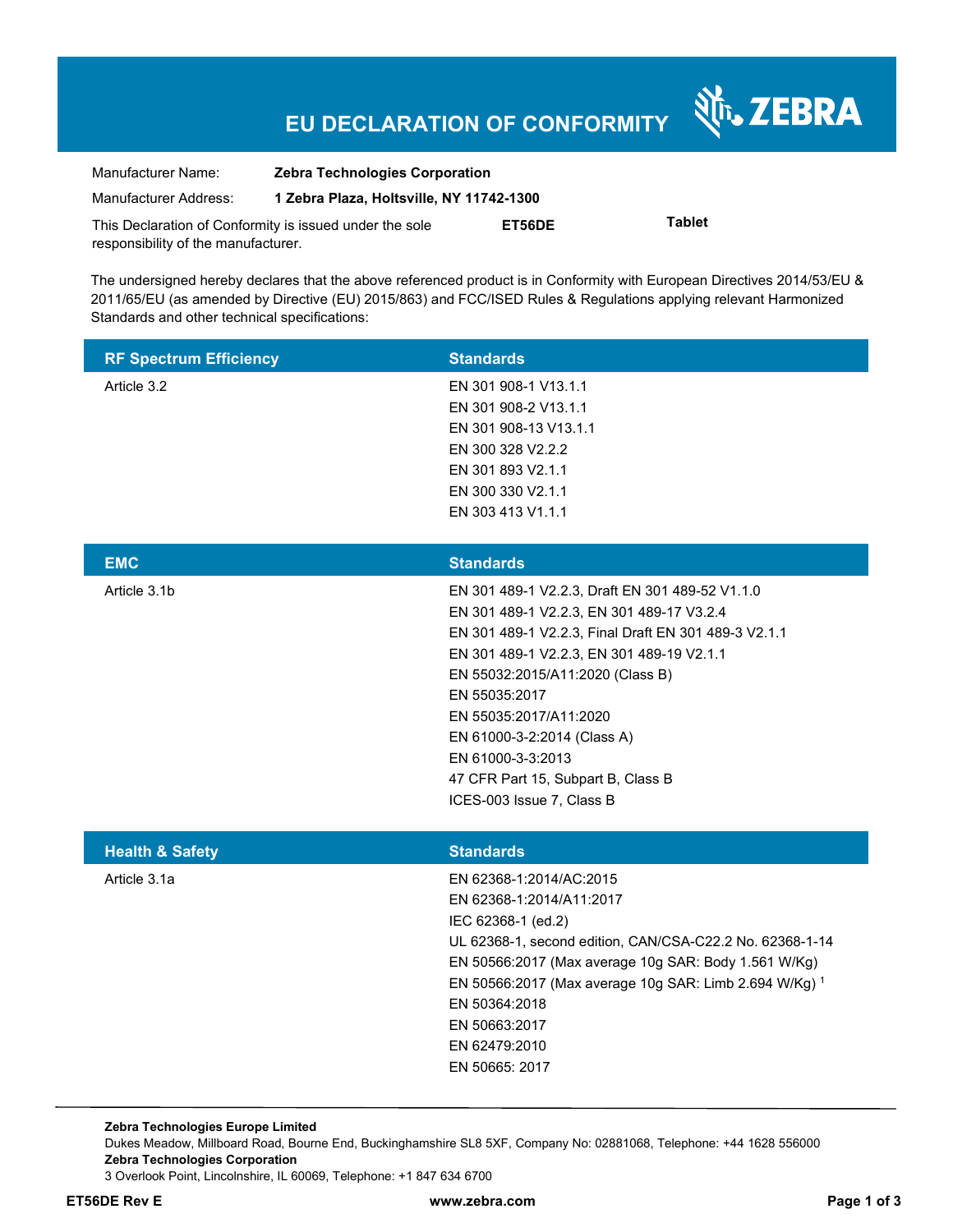

EN 62311:2008 EN IEC 62311:2020 FCC 47CFR Part 2.1093 RSS 102 Issue 5 IEC 62471:2006 (Ed.1.0); EN 62471:2008 (LED)

| Environmental                              | <b>Standards</b>  |
|--------------------------------------------|-------------------|
| Restriction of Hazardous Substances (RoHS) | EN 50581:2012     |
|                                            | EN IEC 63000:2018 |

With regard to Directive 2014/53/EU, the conformity assessment procedure referred to in Article 17.2(b) and detailed in Annex III has been followed with the involvement of the following Notified Body for Articles 3.1a, 3.1b and 3.2: **CTC advanced GmbH**, Untertürkheimer Str. 6 – 10 66117 Saarbrücken, Germany

EC-Type Examination Certificate number: T818574L-01-TEC

US company representative for FCC Supplier's Declaration of Conformity (47 CFR Part 2.1071 to 2.1077) is Larry Zhou and can be reached at larry.zhou@zebra.com.

#### **Signed on behalf of Zebra Technologies Corporation**

Place: Bourne End

*(Signature of authorized person)* Date of Affixing the CE Mark: 26 August 2019 Marco Belli Rev: E Sr. Manager, Regulatory **Date: 1 December 2021** 

**Zebra Technologies Europe Limited**  Dukes Meadow, Millboard Road, Bourne End, Buckinghamshire SL8 5XF, Company No: 02881068, Telephone: +44 1628 556000 **Zebra Technologies Corporation**  3 Overlook Point, Lincolnshire, IL 60069, Telephone: +1 847 634 6700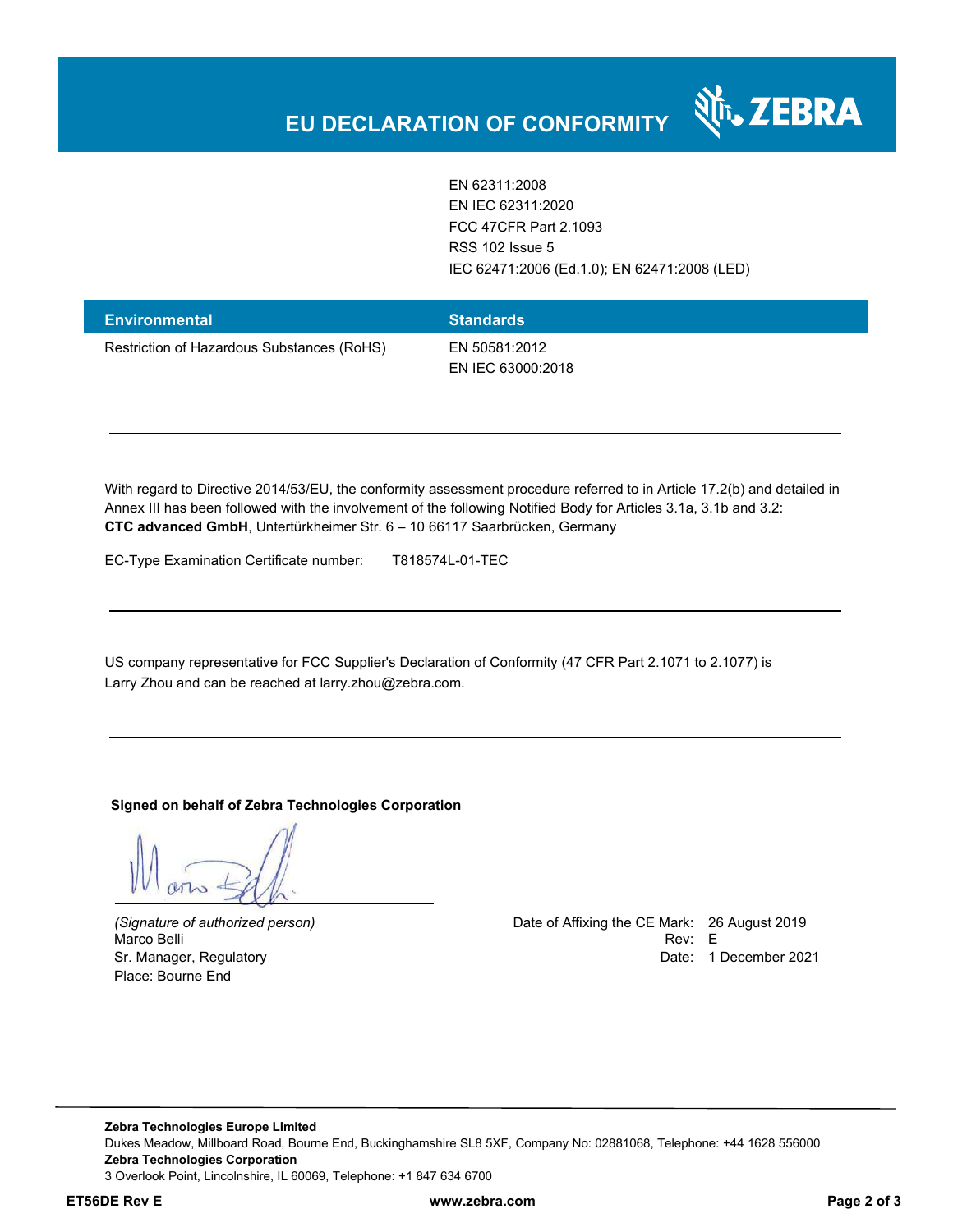

र्शे<sub>ं</sub> ZEBRA

## **Appendix A**

#### **EU Operating frequencies and maximum power levels**

| <b>Technology</b> | <b>Operating Frequencies/Bands</b> | <b>Maximum Transmit power level</b> |
|-------------------|------------------------------------|-------------------------------------|
| <b>WAN</b>        | W-CDMA FDD I                       | 24dBm                               |
|                   | W-CDMA FDD III                     | 24dBm                               |
|                   | W-CDMA FDD VIII                    | 24dBm                               |
|                   | LTE FDD 1                          | 23dBm                               |
|                   | LTE FDD 3                          | 23dBm                               |
|                   | LTE FDD 7                          | 23dBm                               |
|                   | LTE FDD 8                          | 23dBm                               |
|                   | LTE FDD 20                         | 23dBm                               |
|                   | LTE FDD 28                         | 23dBm                               |
| <b>WLAN</b>       | 2400 MHz - 2483.5 MHz              | 20dBm                               |
|                   | 5150 MHz - 5250 MHz                | 23dBm                               |
|                   | 5250 MHz - 5350 MHz                | 23dBm                               |
|                   | 5470 MHz - 5725 MHz                | 23dBm                               |
| <b>Bluetooth</b>  | 2400 MHz - 2483.5 MHz              | 10dBm                               |
| RFID (NFC)        | 13.553 MHz - 13.567MHz             | $-9.77$ dBµA/m @10m                 |
| <b>GNSS</b>       | 1575.42 MHz (GPS/SBAS)             | NA.                                 |
|                   | 1602 MHz (GLONASS)                 | <b>NA</b>                           |

#### **1 SAR values**

In accordance with JORF (Journal Officiel de la République Française) n° 0267 of November 17, 2019, text No.16, this device has been tested and found to comply with the applicable limits for exposure of radio frequency energy (RF) to workers. The exposure limit value (ELV) for workers is 20 W / kg for the limbs.



The use of 5GHz RLAN throughout the EEA has the following restriction:

5.15 - 5.35 GHz is restricted to indoor use only.

#### **Accessories:**

**Description Model** Standard Battery BT-000393 Charge Only Cradle CRD-ET5X-1SCG1

AC Power supply **EXAMPLE PWR-BGA12V50W0WW**